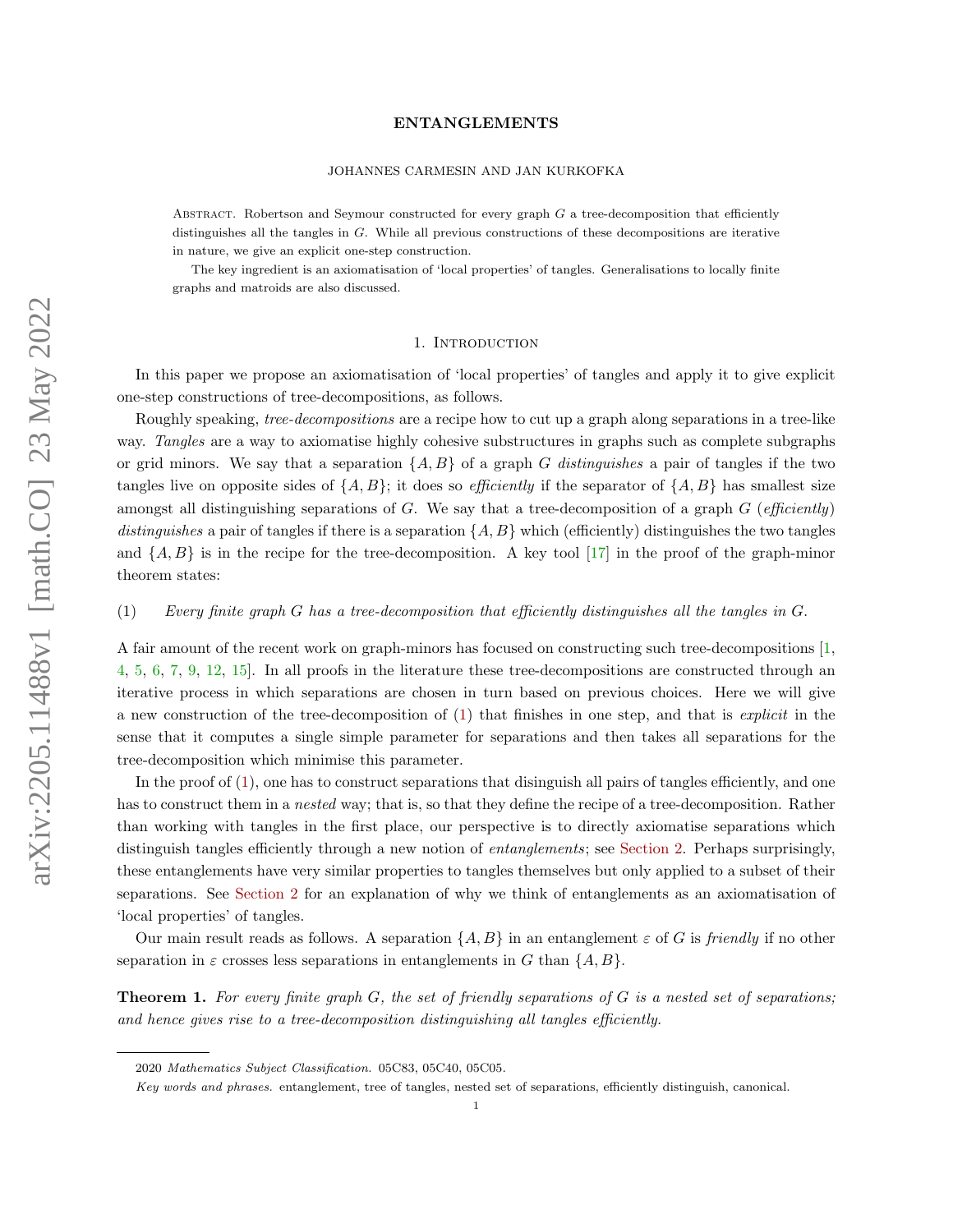The decomposition in [Theorem 1](#page-0-1) refines the one of [\(1\)](#page-0-0). Indeed, not every entanglement is induced by a pair of tangles, and in fact entanglements and friendly separations can be found in graphs that host no tangles at all [\(Example 2.2\)](#page-2-0).

[Theorem 1](#page-0-1) extends to locally-finite infinite graphs under additional assumptions; see [Theorem 4.2.](#page-5-0) We also provide an abstract version of [Theorem 1,](#page-0-1) inspired by [\[10,](#page-7-9) [11,](#page-7-10) [12,](#page-7-7) [14\]](#page-7-11), which can be applied to a wide variety of setups including matroids; see [Section 5.](#page-6-0)

This note is organised as follows. Entanglements in graphs are introduced in [Section 2.](#page-1-0) [Theorem 1](#page-0-1) is proved in [Section 3.](#page-3-0) An infinite version of [Theorem 1](#page-0-1) is proved in [Section 4.](#page-5-1) Abstract versions of entanglements and of [Theorem 1](#page-0-1) are offered in [Section 5.](#page-6-0)

# 2. Entanglements in graphs

<span id="page-1-1"></span><span id="page-1-0"></span>Let G be any graph. A separation of G is a set  $\{A, B\}$  such that  $A \cup B = V(G)$  and G contains no edge between  $A \setminus B$  and  $B \setminus A$ . We refer to A and B as the sides of  $\{A, B\}$ , and call  $A \cap B$  the separator of  $\{A, B\}$ . The size  $|A \cap B|$  of the separator is the *order* of  $\{A, B\}$ . A separation  $\{A, B\}$  is proper if  $A \setminus B$ and  $B \setminus A$  are non-empty. Two separations  $\{A, B\}$  and  $\{C, D\}$  of G are nested if, after possibly renaming their sides, they satisfy  $A \subseteq C$  and  $B \supseteq D$ . Two separations that are not nested are said to *cross*. A set of separations of G is nested if its elements are pairwise nested.



FIGURE 1.  $\{A \cap C, B \cup D\}$  is one of the four corners of  $\{A, B\}$  and  $\{C, D\}$ 

For a depiction of the setting for the next definitions, see [Figure 1.](#page-1-1) If  $\{A, B\}$  and  $\{C, D\}$  cross, then their four corners are the separations  $\{A \cap C, B \cup D\}$ ,  $\{A \cap D, B \cup C\}$ ,  $\{B \cap D, A \cup C\}$  and  $\{B \cap C, A \cup D\}$ . The corners  $\{A \cap C, B \cup D\}$  and  $\{B \cap D, A \cup C\}$  are *opposite*, and so are the corners  $\{A \cap D, B \cup C\}$ and  $\{B \cap C, A \cup D\}$ . Any two corners that are not opposite are *adjacent*.

An entanglement in G is a non-empty set  $\varepsilon$  of proper separations of G such that  $\varepsilon$  satisfies  $(\mathcal{E})$  $(\mathcal{E})$  $(\mathcal{E})$ :

<span id="page-1-2"></span>(E) If a separation  $\{A, B\} \in \varepsilon$  is crossed by a separation of G so that two corners lying on the same side of  $\{A, B\}$  have order at most  $|A \cap B|$ , then at least one of these corners has order equal to  $|A \cap B|$ and is contained in  $\varepsilon$ .

We conclude this section with three examples. The first example uses the terminology of [\[9,](#page-7-6) §12.5].

<span id="page-1-3"></span>Example 2.1. Every pair of distinguishable tangles in a graph induces an entanglement, which consists of the separations efficiently distinguishing the two tangles.

Proof. Let  $\tau$  and  $\tau'$  be two distinguishable tangles in a graph G, and let  $\varepsilon$  be the set of all separations of G which efficiently distinguish  $\tau$  and  $\tau'$ . The set  $\varepsilon$  is non-empty since  $\tau$  and  $\tau'$  are distinguishable, and the separations in  $\varepsilon$  are proper because tangles do not contain separations of the form  $(V(G), B)$ . We claim that  $\varepsilon$  satisfies  $(\mathcal{E})$  $(\mathcal{E})$  $(\mathcal{E})$ . For this, suppose that  $\{A, B\} \in \varepsilon$  is crossed by a separation  $\{C, D\}$  of G so that the two corners  $c_1 := \{A \cap C, B \cup D\}$  and  $c_2 := \{A \cap D, B \cup C\}$  have order at most  $|A \cap B|$ . Without loss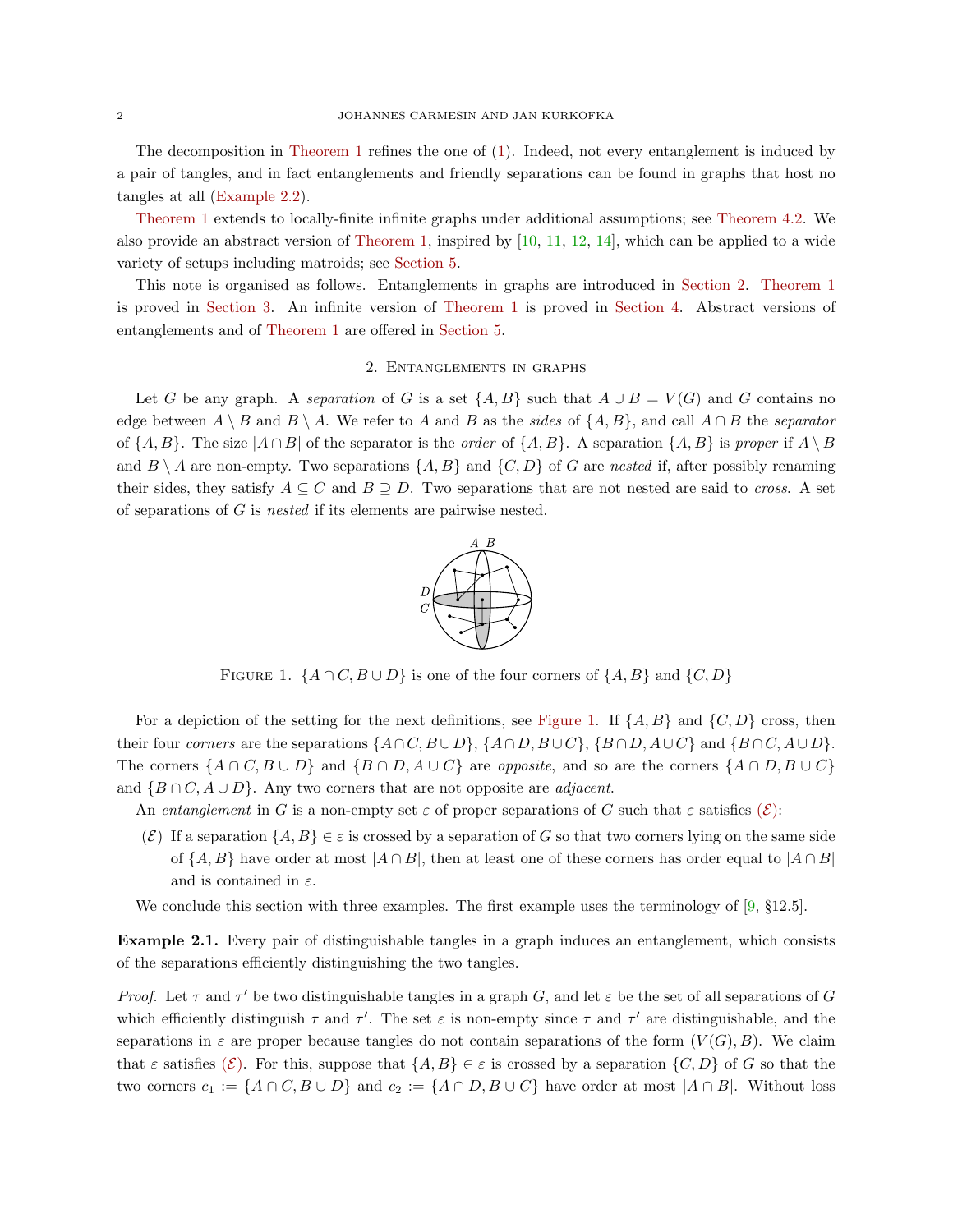of generality,  $\tau$  orients  $\{A, B\}$  towards A and  $\tau'$  orients  $\{A, B\}$  towards B. Since the corners  $c_1$  and  $c_2$ have order at most  $|A \cap B|$ , they are oriented by  $\tau$  and  $\tau'$ . The tangle  $\tau'$  orients both  $c_1$  and  $c_2$  towards  ${A, B}$  by consistency. The tangle  $\tau$  cannot orient both  $c_1$  and  $c_2$  towards  ${A, B}$  since tangles do not contain three separations whose small sides together cover G. Therefore,  $\tau$  orients one of  $c_1$  and  $c_2$  away from  $\{A, B\}$ . Then that corner distinguishes  $\tau$  and  $\tau'$ , and must do so efficiently, hence it lies in  $\varepsilon$ .

<span id="page-2-1"></span>If  $\tau$  is a tangle in G, and  $\sigma_i$  for  $i \in I$  are the other tangles in G, then for every  $\sigma_i$  we obtain an entanglement  $\varepsilon_i \subseteq \tau$  by [Example 2.1,](#page-1-3) and these  $\varepsilon_i$  contain all the information from  $\tau$  that is sufficient to efficiently distinguish  $\tau$  from all  $\sigma_i$ . This is why intuitively, we may think of entanglements as an axiomatisation of 'local properties' of tangles.



FIGURE 2. The Farey graph of order 4

<span id="page-2-0"></span>**Example 2.2.** The Farey graph  $F_1$  of order 1 is obtained from a 4-cycle whose edges are coloured blue by adding a chord. Recursively, the Farey graph  $F_{k+1}$  of order  $k+1$  is obtained from  $F_k$  by adding a new vertex  $v_e$  for each blue edge e of  $F_k$ , joining it to the two endvertices of e with blue edges, and uncolouring the previously blue edge  $e$ ; see [Figure 2.](#page-2-1) Now let  $k \in \mathbb{N}$  be any number and let us consider  $F_k$ .

Each non-blue edge of  $F_k$  leaves two components after deleting its endvertices, and therefore defines a separation of  $F_k$  in the obvious way. Let N be the set of all separations of  $F_k$  defined in this way. We claim that each separation in N forms an entanglement of its own. To see that these singletons satisfy  $(\mathcal{E})$  $(\mathcal{E})$  $(\mathcal{E})$ , consider any separation  $\{A, B\} \in N$ , and let  $\{C, D\}$  be any separation of G which crosses  $\{A, B\}$ . It suffices to show that of every two corners lying on the same side of  $\{A, B\}$ , at least one has order larger than  $|A \cap B| = 2$ . Since  $A \cap B$  induces a  $K^2$ , we may assume without loss of generality that  $A \cap B \subseteq C$ . By symmetry, it suffices to show that the corner  $c := \{A \cap C, B \cup D\}$  has order at least three. If the separator of c has size at most two, then it is equal to  $A \cap B$ , and  $c = \{A, B\}$  follows because  $A \setminus B$  and  $B \setminus A$  are connected. In particular,  $A \cap C = A$  implies  $A \subseteq C$ , and  $B \cup D = B$  implies  $B \supseteq D$ , so  $\{A, B\}$  and  $\{C, D\}$  are nested. Since this would contradict our assumptions, c must have order at least three, as desired. Hence, each separation in N forms an entanglement in  $F_k$ , so each separation in N is a friendly separation of  $F_k$ .

The set of all separations of  $F_k$  whose separators span a  $K^2$  is nested and witnesses that there is no tangle in  $F_k$  by [\[9,](#page-7-6) Theorem 12.5.1].

<span id="page-2-2"></span>Example 2.3. We claim that wheels have no entanglements. Indeed, let G be a wheel and let us suppose for a contradiction that there is an entanglement in G. Let  $\{A, B\}$  be a separation of G that lies in an entanglement and whose side  $A$  is inclusionwise minimal among all separations of  $G$  that lie in entanglements. Since  $A \setminus B$  and  $B \setminus A$  are non-empty and the centre c of the wheel is joined to all other vertices, c can only be contained in  $A \cap B$ . Furthermore,  $|A \cap B| \geq 3$  since G is 3-connected. Pick any two vertices  $a \in A \setminus B$  and  $b \in B \setminus A$ , and let  $\{C, D\}$  be the separation of G with  $C \cap D = \{a, b, c\}$ . Let P and Q be the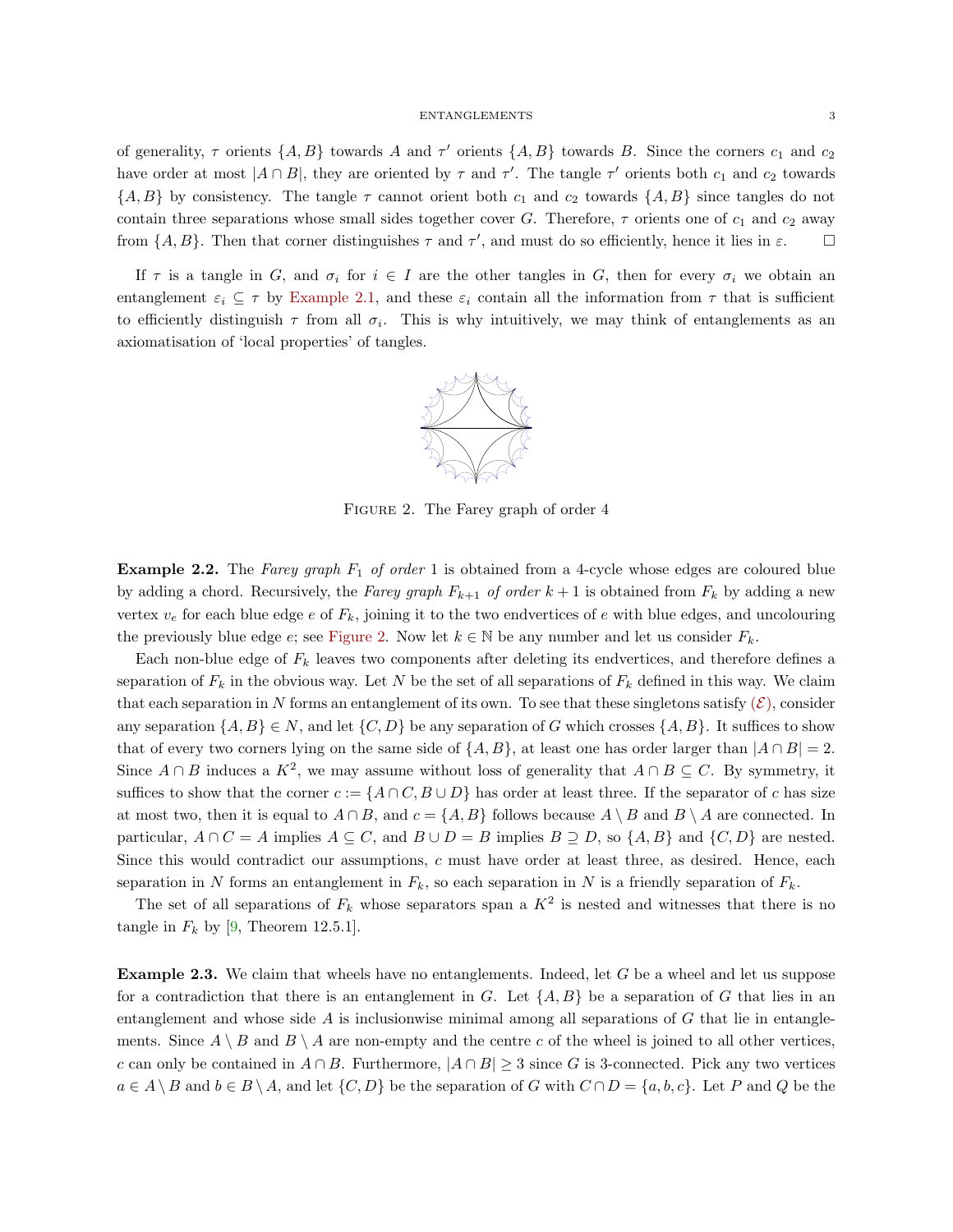

FIGURE 3. The situation in [Example 2.3](#page-2-2)

two internally disjoint a–b paths through the rim of the wheel. Since  $A \cap B$  meets both P and Q in internal vertices, it follows that  $\{A, B\}$  and  $\{C, D\}$  cross and that all four corners have order at most  $|A \cap B|$ . Hence  $(\mathcal{E})$  $(\mathcal{E})$  $(\mathcal{E})$  implies that at least one of the corners on the A-side of  $\{A, B\}$  lies in an entanglement. This contradicts the minimal choice of A.

#### 3. Friendly separations are nested

<span id="page-3-0"></span>For a finite graph G and a separation s of G, let us denote by  $x(s)$  the number of separations in entanglements in G which are crossed by s, and call  $x(s)$  the crossing number of s in G.

<span id="page-3-1"></span>**Lemma 3.1.** Let G be any finite graph. Suppose that for all entanglements  $\varepsilon_1, \varepsilon_2$  in G (possibly with  $\varepsilon_1 = \varepsilon_2$  and any two crossing separations  $s_1 \in \varepsilon_1$  and  $s_2 \in \varepsilon_2$ , there exist an index  $i \in \{1,2\}$  and a separation  $c \in \varepsilon_i$  such that  $x(c) < x(s_i)$ . Then the friendly separations of G are nested.

<span id="page-3-3"></span>Fact 3.2. Let G be any finite graph, let r, s be two crossing separations of G, and let c, d be two opposite corners of  $r, s$ . For every separation  $t$  of  $G$  the following assertions hold:

- (i) If t crosses at least one of c and d, then t crosses at least one of r and s.
- (ii) If t crosses both c and d, then t crosses both  $r$  and  $s$ .
- (iii) Neither r nor s crosses c or d.

In particular,  $x(c) + x(d) < x(r) + x(s)$ .

*Proof.* (i) holds by [\[9,](#page-7-6) Lemma 12.5.5]. (ii) holds by [\[15,](#page-7-8) Lemma 2.4]. (iii) is trivial.

<span id="page-3-5"></span>**Lemma 3.3.** Let G be any finite graph. Suppose that for all entanglements  $\varepsilon_1, \varepsilon_2$  in G (possibly with  $\varepsilon_1 = \varepsilon_2$ ) and any two crossing separations  $s_1 \in \varepsilon_1$  and  $s_2 \in \varepsilon_2$ , at least one of the following conditions is satisfied:

<span id="page-3-2"></span>(C1) there are opposite corners  $c_1, c_2$  of  $s_1, s_2$  with  $c_1 \in \varepsilon_1$  and  $c_2 \in \varepsilon_2$ ;

<span id="page-3-4"></span>(C2) two opposite corners of  $s_1, s_2$  are in  $\varepsilon_1$ , and the other two opposite corners of  $s_1, s_2$  are in  $\varepsilon_2$ .

Then the friendly separations of G are nested.

*Proof.* It suffices to show that the premise of [Lemma 3.1](#page-3-1) is satisfied. For this, let  $\varepsilon_1, \varepsilon_2$  be any entanglements in G (possibly with  $\varepsilon_1 = \varepsilon_2$ ) and let  $s_1, s_2$  be two crossing separations with  $s_1 \in \varepsilon_1$  and  $s_2 \in \varepsilon_2$ .

First, suppose that by [\(C1\)](#page-3-2) there are opposite corners  $c_1, c_2$  of  $s_1, s_2$  with  $c_1 \in \varepsilon_1$  and  $c_2 \in \varepsilon_2$ . By [Fact 3.2,](#page-3-3) we have  $x(c_1) + x(c_2) < x(s_1) + x(s_2)$ . An indirect proof finds an  $i \in \{1,2\}$  with  $x(c_i) < x(s_i)$ .

Second, suppose that by [\(C2\)](#page-3-4) there are two opposite corners  $c_1, c'_1$  of  $s_1, s_2$  are in  $\varepsilon_1$ , and the other two opposite corners  $c_2, c'_2$  of  $s_1, s_2$  are in  $\varepsilon_2$ . By [Fact 3.2,](#page-3-3) we have  $x(c_i)+x(c'_i) < x(s_1)+x(s_2)$  for both  $i=1,2$ . Without loss of generality, we have  $x(s_1) \leq x(s_2)$ . Hence either  $x(c_2) < x(s_2)$  or  $x(c'_2) < x(s_2)$ .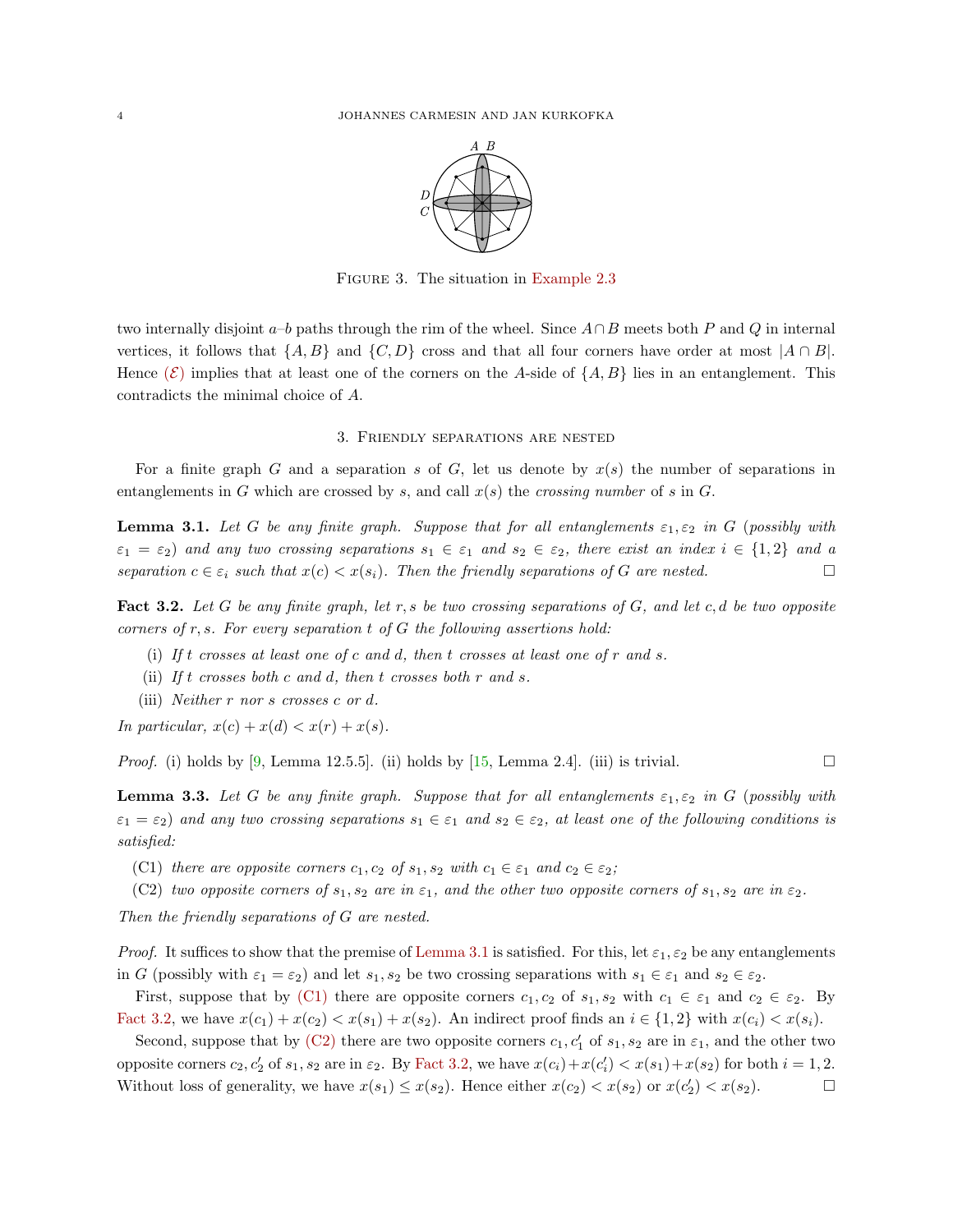If two separations  $s_1$  and  $s_2$  of a graph G cross and  $c_1, c_2$  are two opposite corners of  $s_1, s_2$ , then the orders of these corners sum to  $|c_1| + |c_2| = |s_1| + |s_2|$ . The important part of this equality is the inequality  $|c_1| + |c_2| \leq |s_1| + |s_2|$ , which is known as *submodularity*, and which is the only part of the equality that we will need in the proofs.

### <span id="page-4-2"></span>Theorem 3.4. The friendly separations of any finite graph are nested.

Proof. It suffices to show that the premise of [Lemma 3.3](#page-3-5) is satisfied. For this, let  $\varepsilon_1$  and  $\varepsilon_2$  be any entanglements in G, possibly with  $\varepsilon_1 = \varepsilon_2$ , and let  $s_1 \in \varepsilon_1$  and  $s_2 \in \varepsilon_2$  be two crossing separations. Without loss of generality, we have  $|s_1| \leq |s_2|$ . Let us colour a corner of  $s_1, s_2$  green if it has order at most  $|s_2|$ .

### <span id="page-4-0"></span>**Sublemma 3.5.** At least three corners of  $s_1, s_2$  are green.

*Proof.* Suppose for a contradiction that at most two corners of  $s_1, s_2$  are green. By submodularity and since  $|s_1| \leq |s_2|$ , at least one of any two opposite corners must be green. So there are exactly two green corners, and since they cannot be opposite they must be adjacent. As the remaining two corners are not green by assumption, they have order greater than  $|s_2|$ . By submodularity, this means that the green corners in fact have order less than  $|s_1|$ . Then either  $\varepsilon_1$  or  $\varepsilon_2$  contains a green corner by  $(\mathcal{E})$  $(\mathcal{E})$  $(\mathcal{E})$ . But then this green corner has order equal to  $|s_1|$  or  $|s_2|$  by  $(\mathcal{E})$  $(\mathcal{E})$  $(\mathcal{E})$ , contradicting our observation that it has order less than  $|s_1|$  and  $|s_2|$ .

<span id="page-4-1"></span>By [Sublemma 3.5,](#page-4-0) at least three corners of  $s_1, s_2$  are green. Hence it suffices to consider the following two cases. See [Figure 4](#page-4-1) for a depiction of Case 1.



FIGURE 4. The situation in Case 1

**Case 1:** In the first case, precisely three corners of  $s_1, s_2$  are green. Then two green corners  $c_2, d_2$  lie on the same side of  $s_2$ , so at least one of them is contained in  $\varepsilon_2$  by  $(\mathcal{E})$  $(\mathcal{E})$  $(\mathcal{E})$ , say  $c_2 \in \varepsilon_2$ . Hence  $c_2$  has order exactly  $|s_2|$ . So the corner  $c_1$  opposite of  $c_2$  has order at most  $|s_1|$  by submodularity; in particular,  $c_1$  is green. Note that  $c_1$  and  $d_2$  lie on the same side of  $s_1$ . The corner opposite of  $d_2$  is not green, so has order more than  $|s_2|$ . Hence  $d_2$  has order less than  $|s_1|$  by submodularity. So by  $(\mathcal{E})$  $(\mathcal{E})$  $(\mathcal{E})$ , at least one of  $d_2$  and  $c_1$ is contained in  $\varepsilon_1$  and has order equal to  $|s_1|$ . This can only be  $c_1$ . So  $c_1$ ,  $c_2$  are opposite corners of  $s_1$ ,  $s_2$ with  $c_1 \in \varepsilon_1$  and  $c_2 \in \varepsilon_2$ , giving [\(C1\).](#page-3-2)

**Case 2:** In the second case, all four corners are green. Applying  $(\mathcal{E})$  $(\mathcal{E})$  $(\mathcal{E})$  on both sides of  $s_2 \in \varepsilon_2$ , we find corners  $c_2, c'_2$  of  $s_1, s_2$  with  $c_2, c'_2 \in \varepsilon_2$  such that  $c_2, c'_2$  do not lie on the same side of  $s_2$ . Moreover,  $c_2$  and  $c_2'$  have order exactly  $|s_2|$  by  $(\mathcal{E})$  $(\mathcal{E})$  $(\mathcal{E})$ . We consider two subcases.

**Subcase 2A:** In the first subcase, the two corners  $c_2$ ,  $c'_2$  are adjacent, so they lie on the same side of  $s_1$ . Let  $c_1$  be the corner opposite of  $c_2$ , and let  $c'_1$  be the corner opposite of  $c'_2$ . The corners  $c_1, c'_1$  have order at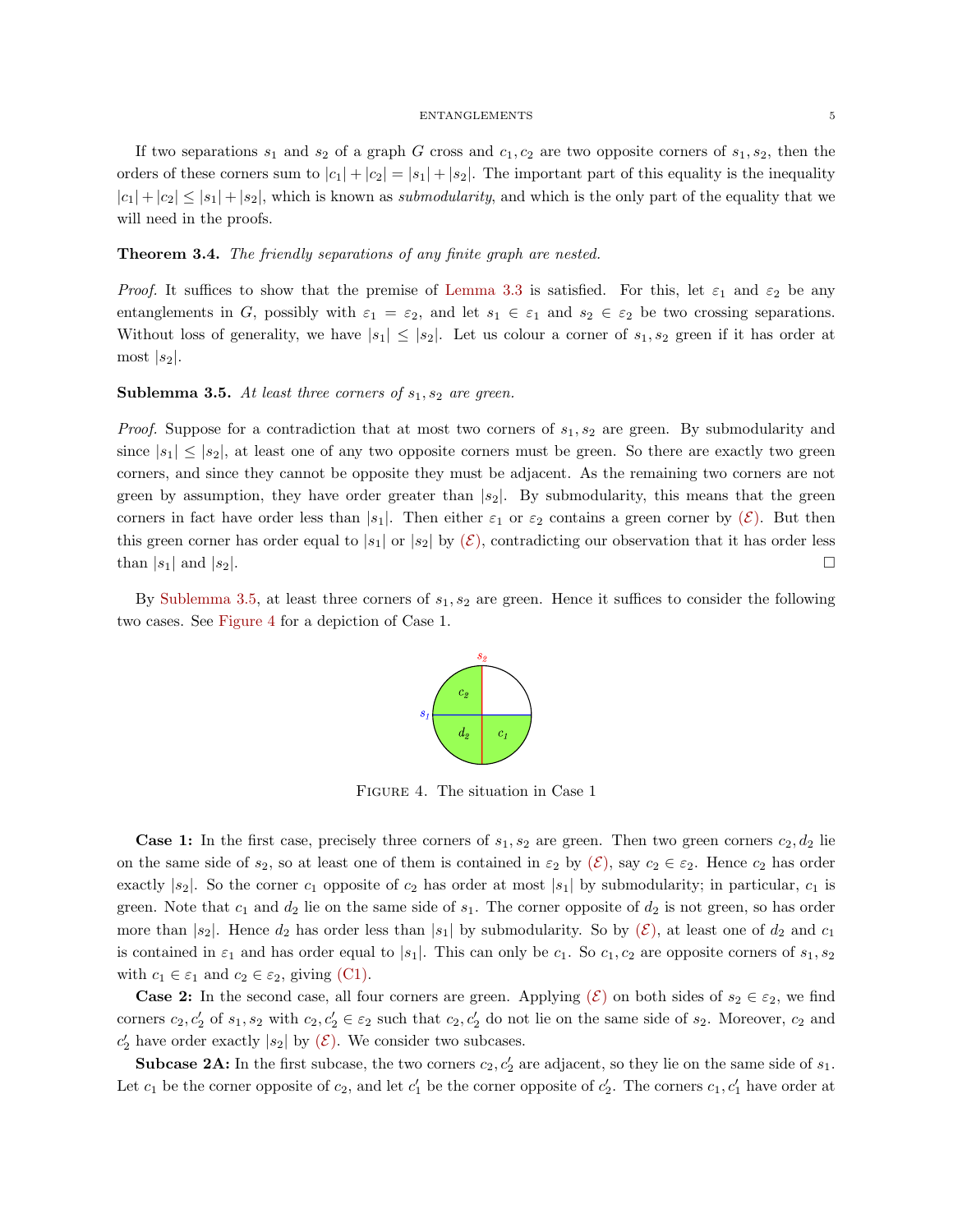most |s<sub>1</sub>| by submodularity. Moreover,  $c_1$  and  $c'_1$  lie on the same side of  $s_1$ . Hence at least one of  $c_1$  and  $c'_1$ is contained in  $\varepsilon_1$  by  $(\mathcal{E})$  $(\mathcal{E})$  $(\mathcal{E})$ , and we already know that its opposite corner is contained in  $\varepsilon_2$ , giving [\(C1\).](#page-3-2)

**Subcase 2B:** In the second subcase, the two corners  $c_2$ ,  $c'_2$  are opposite. Since  $c_2$  and  $c'_2$  have order  $|s_2|$ , submodularity with  $|s_1| \leq |s_2|$  implies  $|s_1| = |s_2|$ . Therefore, by symmetry we can repeat the entire argumentation up to this point with the roles of  $s_1$  and  $s_2$  interchanged to find two opposite corners  $c_1, c'_1$ of  $s_1, s_2$  with  $c_1, c'_1 \in \varepsilon_1$ . If the sets  $\{c_1, c'_1\}$  and  $\{c_2, c'_2\}$  intersect, then they are equal, so  $c_2$  and  $c'_2$  are opposite corners of  $s_1, s_2$  with  $c_2 \in \varepsilon_1$  and  $c_2' \in \varepsilon_2$ , giving [\(C1\).](#page-3-2) Otherwise,  $\{c_1, c_1'\}$  and  $\{c_2, c_2'\}$  are disjoint, and then  $c_1, c'_1$  are two opposite corners of  $s_1, s_2$  in  $\varepsilon_1$  while  $c_2, c'_2$  are the other two opposite corners of  $s_1, s_2$  and are in  $\varepsilon_2$ , giving [\(C2\).](#page-3-4)

*Proof of [Theorem 1.](#page-0-1)* We combine [Theorem 3.4](#page-4-2) and [Example 2.1.](#page-1-3) □

# 4. Entanglements in locally-finite infinite graphs

<span id="page-5-1"></span>Recall that a graph is *locally finite* if each of its vertices has only finitely many neighbours. A separation  $\{A, B\}$  of a graph G is tight if there are components  $C_A$  and  $C_B$  of  $G - (A \cap B)$  with  $C_A \subseteq G[A \setminus B]$  and  $C_B \subseteq G[B \setminus A]$  such that  $N_G(C_A) = A \cap B = N_G(C_B)$ . An entanglement in a graph is tight if it consists of tight separations. For instance, entanglements induced by pairs of tangles are tight [\[15,](#page-7-8) Lemma 6.1].

<span id="page-5-2"></span>**Lemma 4.1.** Let G be any locally finite connected graph and  $k \in \mathbb{N}$ . Then every tight finite-order separation of  $G$  is crossed by only finitely many tight separations of  $G$  of order at most  $k$ .

*Proof.* This fact is well-known; see e.g. the proof of [\[15,](#page-7-8) Proposition 6.2].

A set  $\mathcal E$  of entanglements is *finitely bounded* if there is  $k \in \mathbb N$  with  $|s| \leq k$  for all  $s \in \bigcup \mathcal E$ . Let G be any graph, and let  $\mathcal E$  be a set of entanglements in G. Suppose that  $\mathcal E$  is finitely bounded. If G is locally finite but infinite, we additionally assume that all entanglements in  $\mathcal E$  are tight, so that each separation in  $\bigcup \mathcal E$ crosses only finitely many separations in  $\bigcup \mathcal{E}$  by [Lemma 4.1.](#page-5-2) A separation  $\{A, B\}$  in an entanglement  $\varepsilon \in \mathcal{E}$ is  $\mathcal{E}\text{-}friendly$  if no other separation in  $\varepsilon$  crosses less separations in  $\bigcup \mathcal{E}\text{.}$ 

<span id="page-5-0"></span>**Theorem 4.2.** Let G be any locally-finite connected graph and let  $\mathcal{E}$  be any finitely bounded set of tight entanglements in G. Then the set of  $\mathcal E$ -friendly separations of G is nested.

*Proof.* The proof of [Theorem 3.4](#page-4-2) shows this as all relevant crossing numbers are finite by [Lemma 4.1.](#page-5-2)  $\Box$ 

Recall that every end of a graph induces a tangle of infinite order; in particular, every pair of ends induces an entanglement. Two ends of a graph are  $(< k)$ -distinguishable (for  $k \in \mathbb{N}$ ) if their induced tangles are distinguished by a separation of order less than k.

**Corollary 4.3.** Let G be any locally-finite connected graph and  $k \in \mathbb{N}$ . Let E be the set of all entanglements in G that are induced by pairs of  $( $k$ )-distinguishable ends of G. Then the set of  $\mathcal{E}\text{-}$  friendly separations$ of G is nested and efficiently distinguishes every pair of  $( $k$ )-distinguishable ends of G.$ 

For more on infinite trees of tangles, we refer to [\[8,](#page-7-12) [2,](#page-7-13) [15,](#page-7-8) [16\]](#page-7-14).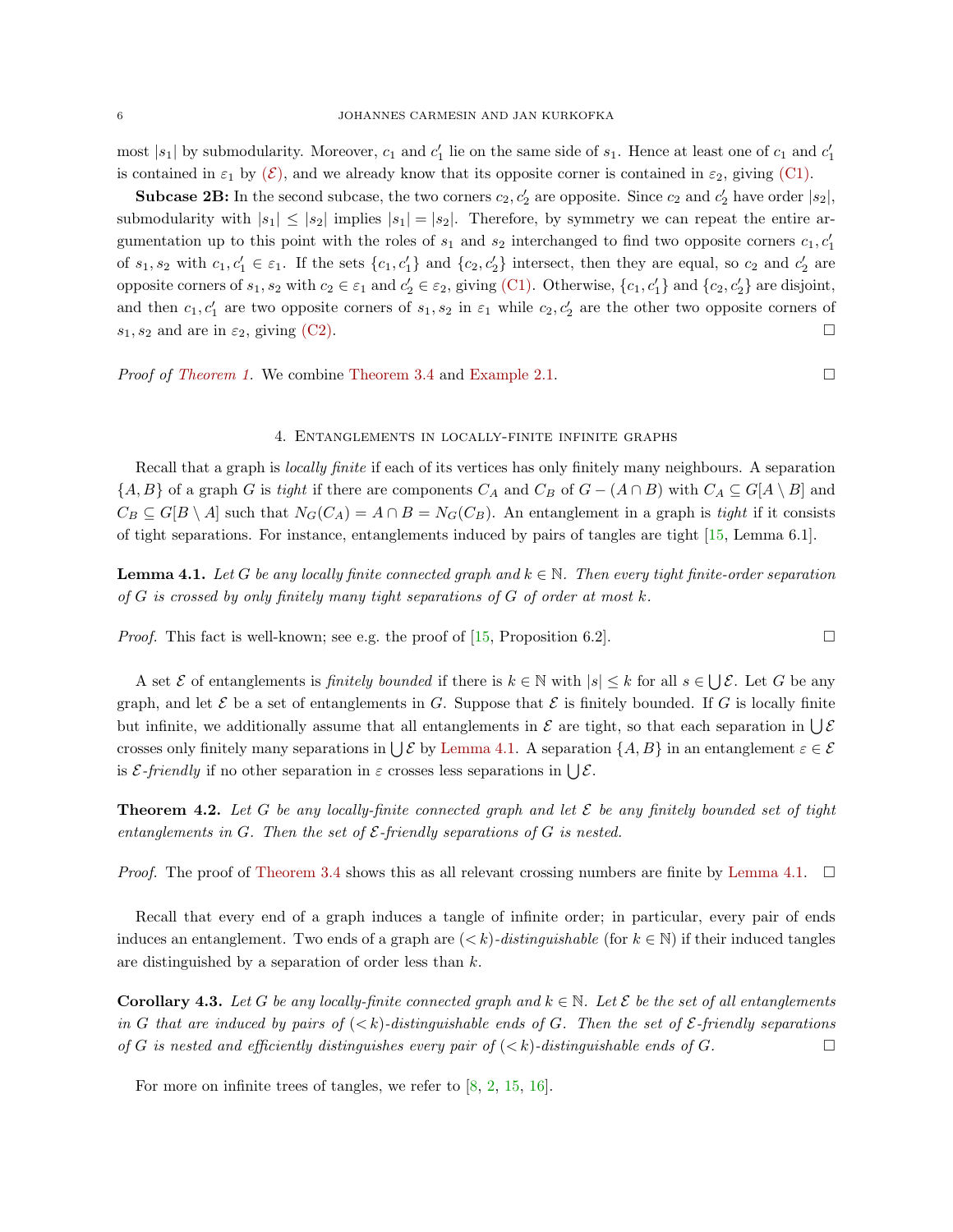# 5. Abstract entanglements

<span id="page-6-0"></span>In this section, we introduce an abstract setting which is more general than separations of graphs, and generalise [Theorem 1](#page-0-1) to this abstract setting.

A separation is a set of the form  $\{A, B\}$  with  $A \neq B$ . We refer to A and B as the *(opposite) sides* of  $\{A, B\}$ . An uncrossing-setting on a set S of separations is a pair  $(S, \sim)$  where  $\sim$  is an anti-reflexive symmetric binary-relation on S. Instead of writing  $r \sim s$  we say that r and s cross, and any two elements of S that do not cross are nested. A set of separations in S is nested if its elements are pairwise nested. For each separation  $s \in S$ , we denote by  $x(s)$  the number of separations in S which are crossed by s, and we call  $x(s)$  the *crossing-number* of s.

A corner-map for an uncrossing-setting  $(S, \sim)$  is a map  $\boxplus$  which assigns to every unordered pair of crossing separations  $r = \{A, B\}$  and  $s = \{C, D\}$  four pairwise distinct separations  $L_{\{r,s\}}(\{X, Y\})$ , one for each choice of sides  $X \in \{A, B\}$  and  $Y \in \{C, D\}$ , subject to condition ( $\boxplus$ ) below. We allow any number of these corners to be elements of  $S$ , but we do not require them to be elements of  $S$ . A corners of  $r, s$  that is contained in  $S$  shall be called an  $S\text{-}corner$  for emphasis. As  $r$  and  $s$  will always be clear from context, we reduce the notation  $L_{\{r,s\}}(\{X,Y\})$  to  $L(X,Y)$  for convenience.

**Example 5.1.** If two separations  $\{A, B\}$  and  $\{C, D\}$  of a graph G cross, then the four corners are the usual corners  $L(X, Y) := \{ X \cap Y, X' \cup Y' \}$  for  $\{ X, X' \} = \{ A, B \}$  and  $\{ Y, Y' \} = \{ C, D \}.$ 

Two distinct corners  $L(X, Y)$  and  $L(X', Y')$  are opposite if X, X' are opposite sides of  $\{A, B\}$  and Y, Y' are opposite sides of  $\{C, D\}$ . They are *adjacent* if they are not opposite, which is equivalent to having  $X = X'$  or  $Y = Y'$  but not both. They lie on the same side of  $\{A, B\}$  if  $X = X'$ , and similarly they lie on the same side of  $\{C, D\}$  if  $Y = Y'$ . Note that distinct corners that lie on the same side of r or of s are adjacent. Condition  $(\boxplus)$  generalises [Fact 3.2](#page-3-3) and reads as follows:

<span id="page-6-1"></span>( $\boxplus$ ) Every two opposite S-corners c, d of r, s satisfy  $x(c) + x(d) < x(r) + x(s)$ .

An order-function is a map

 $|\cdot|: S \cup \{\text{corners of crossing separations in } S\} \to \mathbb{R}_{\geq 0}.$ 

Then |s| is the order of s. An order-function | · | is submodular if for every two crossing elements  $r, s \in S$ and opposite corners c, d of r, s it satifies  $|c| + |d| \leq |r| + |s|$ . A submodular uncrossing-setting on a set S of separations is a triple  $(S, \sim, \boxplus, |\cdot|)$  formed by an uncrossing-setting  $(S, \sim)$  with a corner-map  $\boxplus$  and a submodular order-function | · |.

An *entanglement* in a submodular uncrossing-setting on a set  $S$  of separations is a non-empty subset  $\varepsilon \subseteq S$  which exhibits the following property:

(E) If a separation  $r \in \varepsilon$  is crossed by an  $s \in S$  so that two adjacent corners on the same side of r have order at most |r|, then at least one of these two corners has order equal to |r| and lies in  $\varepsilon$ .

A separation  $s \in S$  is friendly if it occurs in an entanglement  $\varepsilon$  and no other separation in  $\varepsilon$  crosses less separations in entanglements.

<span id="page-6-2"></span>Theorem 5.2. The friendly separations in a finite submodular uncrossing-setting are nested.

Proof. The proof is analogous to the proof of [Theorem 3.4,](#page-4-2) including [Lemma 3.1](#page-3-1) and [Lemma 3.3,](#page-3-5) with just one exception: instead of [Fact 3.2,](#page-3-3) we use  $(\boxplus)$ .